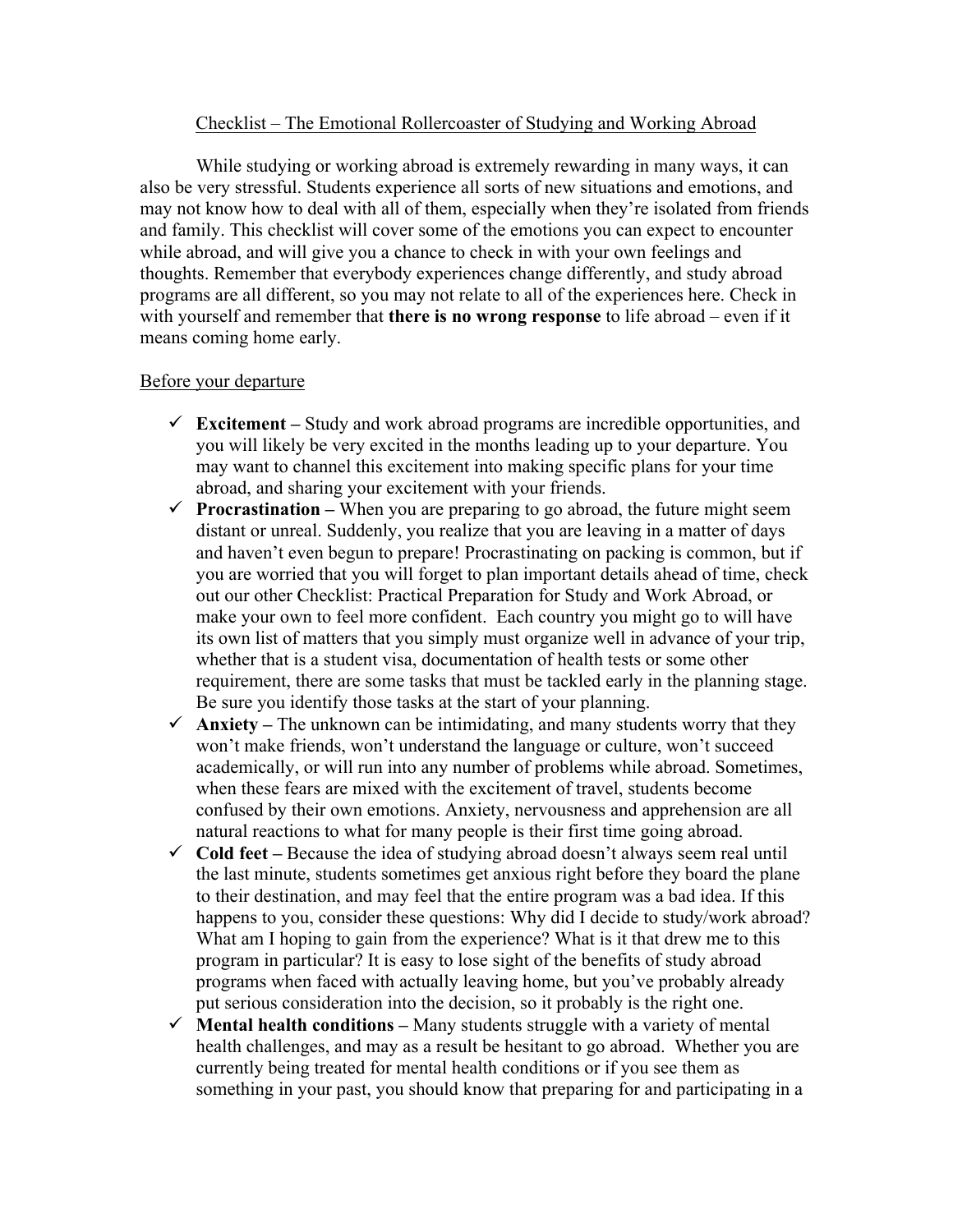study abroad program can bring about a return or increase in symptoms. If you are currently involved with mental health services, discuss the advisability of participating in a study abroad program with your mental health practitioner. Make a plan as to how to stay well mentally, what coping strategies you can use and what kind of support you will need and how to get it. Consider things like: writing in a journal, keeping in close contact with someone at home.

- **Do some research before you go. Be sure you know what mental health resources, if any, are available in the country you are going to and how to access these resources.**
- **If you are taking a medication, be sure you will have an adequate supply and know if you can transport this medication into the country.**
- $\checkmark$  You can also see the bottom of this checklist for resources on dealing with mental health issues and conditions while abroad.

## While you are away

- **Arrival anxiety –** When you first arrive at your destination, everything will probably be new. You may not know where to go, and may have to trust strangers to give you advice and directions. This can be overwhelming at the best of times, and isn't helped when you have been on a plane and likely haven't slept in a long time. All the more so if you are not fluent in the language of the country. You may feel that you are dreaming, or that you are walking on "auto-pilot". This feeling is temporary and should pass as you get settled.
- **Embarrassment –** As you learn to navigate a new culture and new situations, you will inevitably make mistakes. One of the most difficult parts of studying abroad is realizing that it is okay to make mistakes and embarrass yourself as you learn. This does not mean that you are culturally unaware or ignorant – your peers will likely recognize that you are adjusting, and will not hold your mistakes against you. It is up to you to do the same for yourself, and not to be afraid to apologize when you do make a mistake. By acknowledging your own learning process, you will show others that you are making an effort.
- $\checkmark$  **Shame** An off-shoot of embarrassment, shame is the feeling you get when you have done something wrong that you believe will make others think less of you, or that makes you think less of yourself. You may "catastrophize", or see small mistakes and situations as much more meaningful than they really are. You may believe that they are reflective of you as a person. Abstaining from critical selfjudgment is one of the most difficult parts of the international experience for many students.
- **Culture shock –** You will have been told to expect cultural differences, but most students don't fully understand what this means until they arrive in their host country. You may become impatient with the way things work in your host country: things may seem inefficient, overly demanding, or too formal. You may notice that levels of privacy and cleanliness are different from what you are used to. You may also find yourself angry about cultural values that you consider degrading or restrictive in some way. Think about the reasons behind the cultural differences, and try to remain open to different ways of doing things, even if they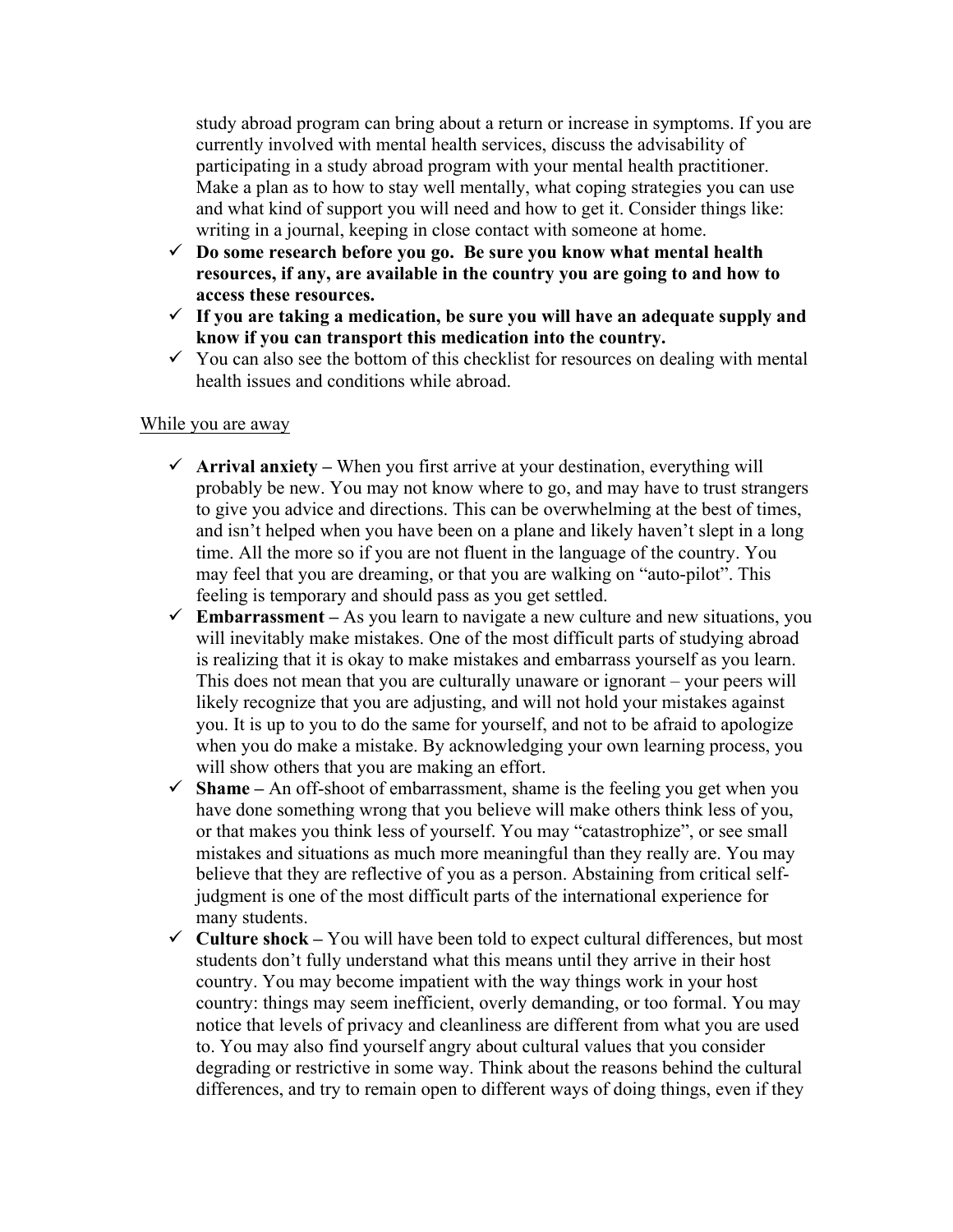surprise or shock you at first. Think about your own culturally ingrained beliefs, and how they are reflective of values that may not be shared the world around. Are you angry at something that is objectively unjust, or are you imposing your own cultural norms on your hosts? Don't be afraid to assert your personal needs, but also don't expect your host family or organization to "come around" to your way of thinking. Every cultural dialogue is a two-way discussion.

- $\checkmark$  **Homesickness** At any point in time during your program, you may start to miss home. Homesickness tends to occur in cycles, and is often triggered by a particularly stressful situation or a moment that reminds you of the people and things you have left behind. It may feel deeply painful, and you may start counting down the days until you return home, or wondering why you decided to come. Ask yourself if what you are experiencing is an ongoing problem (and if so, if there is something you can do to fix it), or if you are simply missing the familiar comforts and friends of home. Keep in contact with people from home, or even go looking for gifts to bring your friends and family. Immerse yourself in your program. Most importantly, know that homesickness is worst when you are bored, and try to find new ways to entertain yourself. The feeling of homesickness will pass.
- $\checkmark$  **Exhaustion/Restlessness –** Everything is new when you are away from home, and it can be difficult to feel relaxed. This is especially true if you are immersed in a language you don't speak fluently, or if you are living in a homestay situation or with people you don't know. You may be exhausted, but worry that by taking a day to rest, you aren't making the most of your limited experience. Only you can truly know what is best for you, but remember that a normal amount of activity for you may be different here than at home. *Everything* will require more energy, but you may get a higher energy payout too (especially if you are extraverted). Try to tailor your activities to your energy needs.
- $\checkmark$  Anxiety While anxiety is most commonly a problem in anticipation of going abroad, there are many reasons students experience anxiety while abroad, especially near the beginning of their travels. You may worry that you will not fit in, find friends, or learn enough about the language or culture. You may feel under-qualified for the types of courses or work you are participating in, and may worry that you will fail or will suffer academically back home. It may seem that all of the other international students are adjusting better or more quickly than you. Remember that adjustment to a new culture is an individual process, and there is no right way to do it. Likely, all of your peers are experiencing the same things as you, but at different times and in different ways. Especially if you have peers who are also international students, consider talking with them about your experiences. You may find that you have more in common than you realize, and that your anxieties begin to disappear as you voice your concerns.
- **Frustration** Especially if you have chosen an international program expecting to learn a new skill, such as a language or trade, you may feel frustrated at an apparent lack of progress. You may quickly learn where and how to order food and buy groceries, for example, but then run into trouble at a train station and feel that you are backsliding, or have stopped progressing. Remember that every new situation brings new challenges and expectations, and that it is impossible to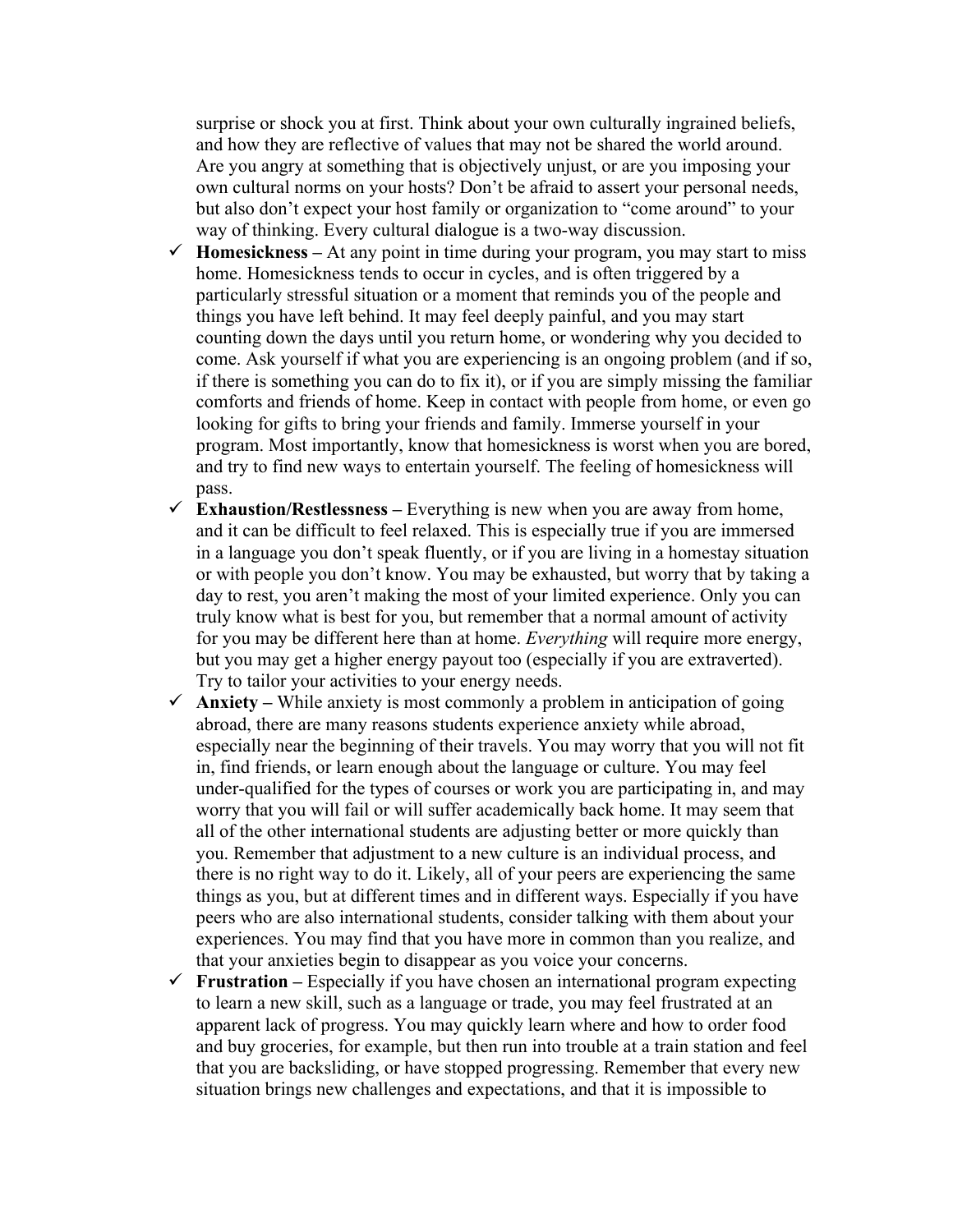adjust to an entirely new culture overnight. Take stock of your accomplishments – they are probably greater in number than you think.

- $\checkmark$  Cultural adjustment At a certain point in your travels, you are likely to begin to feel as though you fit in. You will be speaking the language better, meeting new people, and navigating everyday life more easily. This can come in waves, but often indicates that you are coming to accept the different way of life in your host country, and understanding the reasons behind certain cultural differences. You will not necessarily "pass for a native" – and need not attempt to – but will likely start to navigate a line somewhere between your native culture and your host culture. This is reflective of a two-way cultural dialogue.
- $\checkmark$  **Relapse** After believing that you have overcome the frustrations associated with culture shock, and beginning to navigate daily life more easily, you may find that you "relapse" from time to time. It may take learning more about your host country to realize that you really don't know very much at all. Cultural integration is a long process, and most students come to the conclusion that they are not as culturally competent as they initially thought. This is a sign of self-awareness and reflection, and does not mean that you are culturally incompetent. It is possible to get back to a place of feeling physically and emotionally secure without thinking that you know everything about a country or culture.
- While all of the above-described feelings are normal and common among students living abroad, they are distinguishable by the fact that they are usually temporary and relatively mild (even if they don't always feel that way). While it is important to remain open to new cultural experiences, not all of which will be positive, there is a difference between cultural experience and mental distress. If these feelings persist or are overwhelming or you are feeling unsafe there are resources available online, at home, and in your host country to help you deal with such challenges (see the bottom of this list for some example resources).
- $\triangle$  It is also possible that some students may experience psychological responses to traumatic experiences such as physical assault, sexual assault, a serious accident, or witnessing a traumatic event. If things cannot be safely managed from where you are, it may be necessary for you to relocate or return home.

## Re-entry/Going home

- **Reverse culture shock –** When you arrive back home, you may find that you experience some of the feelings associated with culture shock. "Reverse culture shock" can be even more dramatic than culture shock, as you expect to feel at home in your own community. You may feel that others have changed, or that you have progressed while your friends and family have remained stagnant. You may begin to draw comparisons with your host country, and criticize aspects of your home culture. At its worst, reverse culture shock can lead students to lash out at friends and family for things that they have always done.
- **Relief –** While stressful, going home can also be a great relief. After spending so much time and energy trying to navigate new situations daily, it can be freeing to go back to a simpler everyday routine.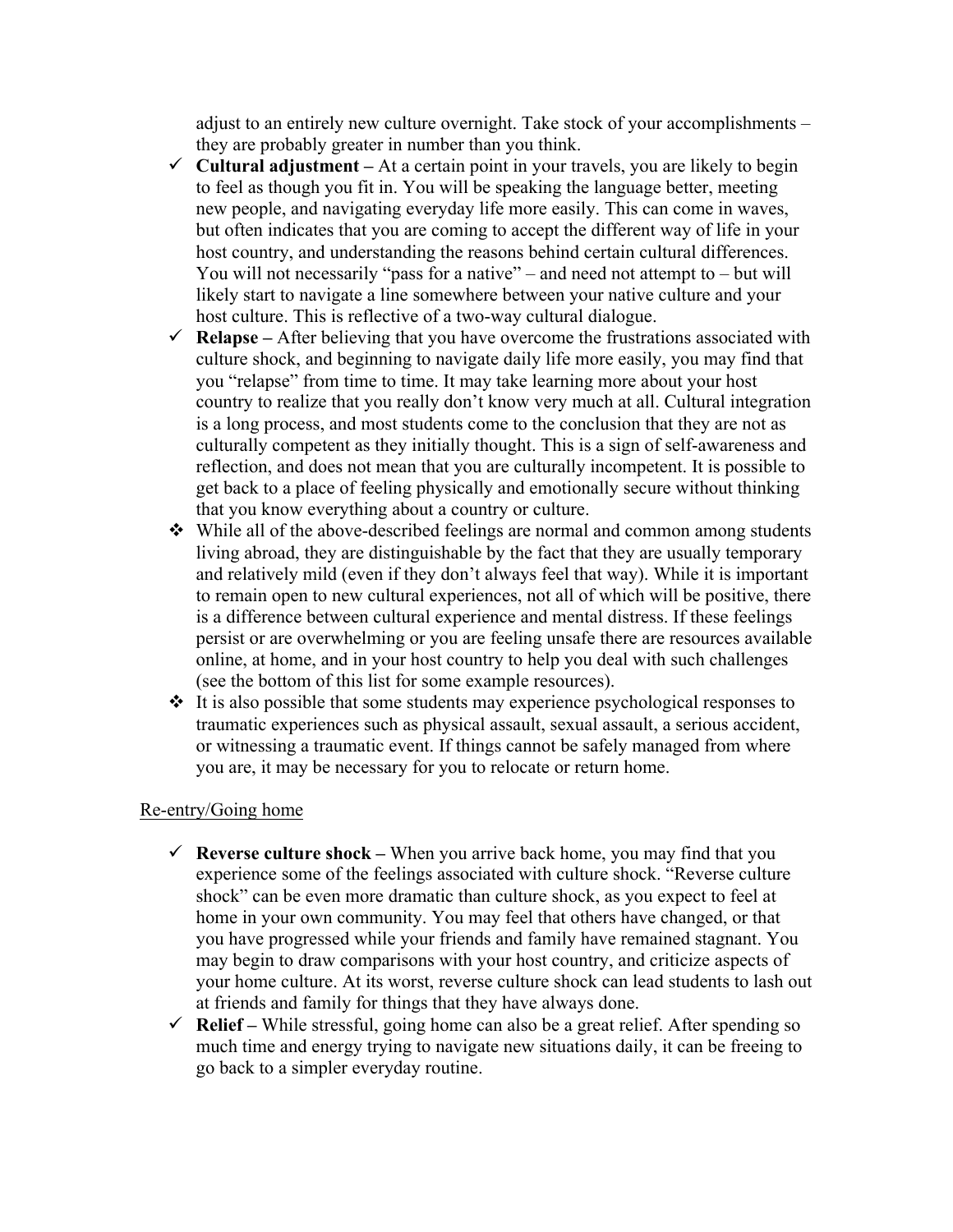- $\checkmark$  Inundation Contrary to relief, some students find that returning home results in a more hectic schedule. You may have had more social interactions and less professional and academic work while abroad, depending on the nature of your international program. Especially for students dealing with significant stress at work and home, this shift back to life at home can be overwhelming. Coupled with the feeling of having to "catch-up" from what you have missed while away, you may feel like the workload is unmanageable. This feeling will subside, however, as you reacclimate to your home country.
- $\checkmark$  **Enthusiasm** When you return home to your friends and family, you will likely be thrilled to spend time with your loved ones, and to tell them stories of your time abroad. Some students are so excited about telling stories, in fact, that they forget to listen to their friends' news. Sharing what everyone has been doing over the past several months, and listening to your friends' stories while also sharing your own, can be a great way of reconnecting.
- **Homesickness –** While you were away, you may have come to feel very at home in your host country. This can lead you to feel homesick, especially knowing that you may never return (or not for several years). Keeping in contact with friends from your time abroad will help you to feel connected to your second home, so that you do not have to leave it behind all at once.
- $\checkmark$  Alienation Returning home, many students feel that they no longer "fit in" at home. This is part of the process of reverse culture shock, and may leave students feeling that they don't truly belong anywhere. You may have just been getting used to life abroad, but will likely still not feel like a local native in your host country, and to feel like a foreigner in your home land as well may be shocking. This, however, is a sign that you have come to truly understand and internalize some of the cultural values of your host country, and that you have been open to new ideas and experiences.

Resources for dealing with emotional stress

http://www.uvic.ca/services/counselling/ - University of Victoria counseling services.

https://www.uvic.ca/mentalhealth/students/self-care/index.php - University of Victoria Student Mental Health site with tips for self-care

http://www.heretohelp.bc.ca - BC site with self-help guides, resources, etc.

http://www.journeywoman.com - Travel advice for women.

http://www.bootsnall.com - Indie travel guide with guides for LGBTQ travellers and travellers with disabilities.

http://allabroad.us/advice.php?cid=58&cat\_id=26 - Advice for re-adjusting to home after your time abroad.